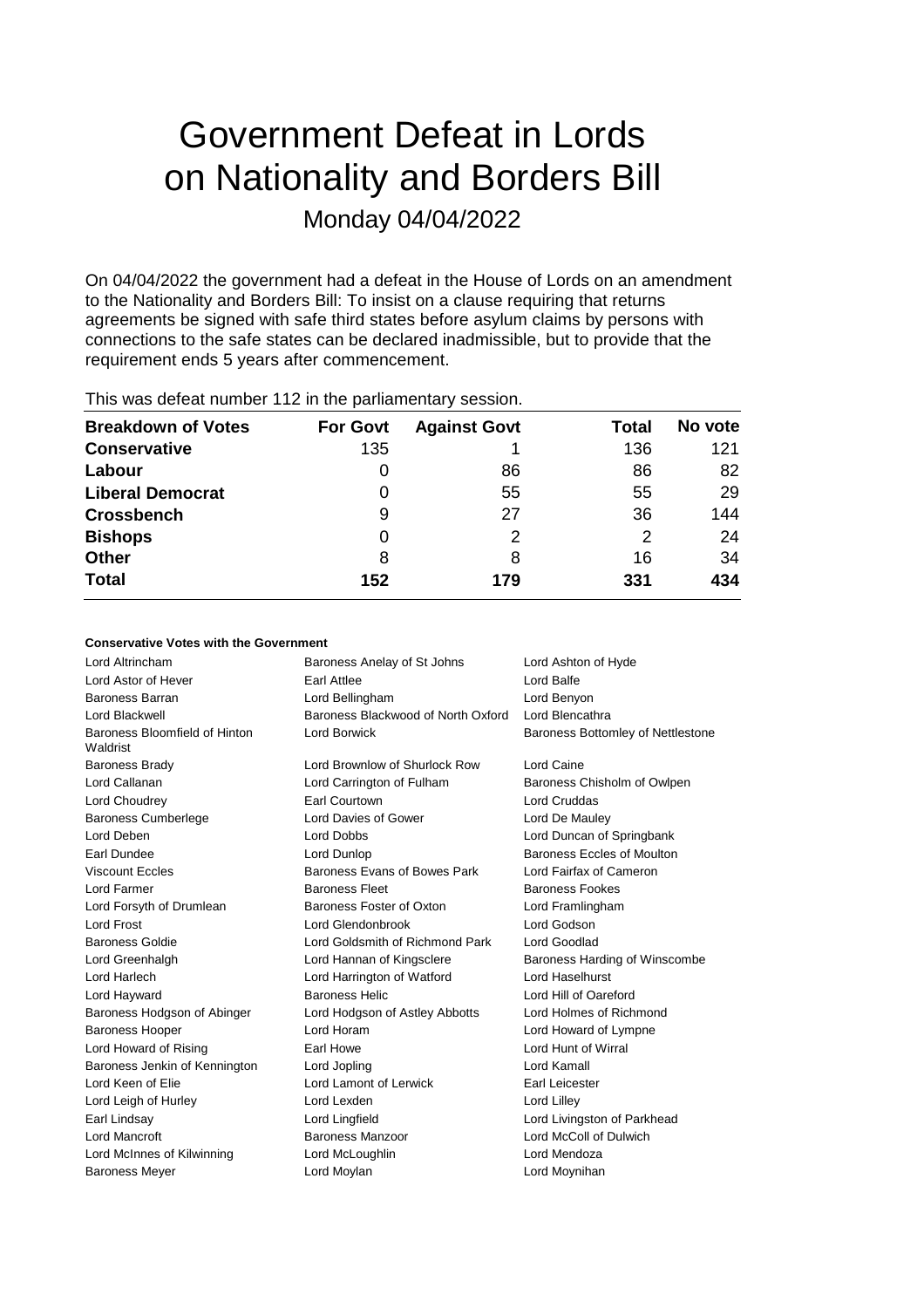Baroness Vere of Norbiton Lord Wolfson of Tredegar Lord Young of Cookham Viscount Younger of Leckie

Baroness Neville-Jones Baroness Neville-Rolfe Baroness Newlove Baroness Noakes Lord Norton of Louth Lord Offord of Garvel Lord Parkinson of Whitley Bay Lord Patten **Baroness Penn** Lord Pickles **Baroness Pidding Lord Polak** Lord Polak Lord Popat **Lord Porter of Spalding Lord Price** Lord Randall of Uxbridge Lord Ranger Lord Ribeiro Lord Risby **Lord Robathan** Baroness Sanderson of Welton **Baroness** Sanderson of Welton Lord Sassoon **Baroness Sater** Baroness Scott of Bybrook Baroness Seccombe **Baroness Shackleton of Belgravia** Lord Sheikh Lord Sherbourne of Didsbury Lord Shinkwin Lord Smith of Hindhead Baroness Stedman-Scott **Lord Stewart of Dirleton** Baroness Stowell of Beeston Baroness Sugg Lord Taylor of Holbeach Lord Trefgarne Viscount Trenchard **Communist Communist Lord Tugendhat** Communist Lord Udny-Lister<br>
Baroness Vere of Norbiton **Communist Communist Communist Communist Communist Communist Communist Communist Comm** Lord Wei Lord Wharton of Yarm Lord Willetts

### **Conservative Votes against the Government**

Baroness Warsi

#### **Labour Votes with the Government**

## **Labour Votes against the Government**

Lord Bassam of Brighton Baroness Blake of Leeds Baroness Blower Lord Blunkett **Lord Boateng** Lord Boateng Lord Bradley Lord Browne of Ladyton Lord Campbell-Savours Lord Cashman Baroness Chakrabarti Viscount Chandos Baroness Chapman of Darlington Lord Clark of Windermere **Lord Coaker Lord Coaker Baroness Cohen of Pimlico** Lord Collins of Highbury **Baroness Corston** Corston Lord Davidson of Glen Clova Lord Davies of Brixton **Baroness Donaghy** Baroness Danaghy Baroness Drake Lord Dubs Lord Eatwell Lord Foulkes of Cumnock Baroness Golding Lord Grantchester Lord Griffiths of Burry Port Lord Grocott **Lord Hacking Lord Hain** Viscount Hanworth Lord Harris of Haringey Baroness Hayman of Ullock Baroness Hayter of Kentish Town Baroness Healy of Primrose Hill Lord Hendy Baroness Henig **Lord Howarth of Newport** Lord Hunt of Kings Heath Lord Jones Lord Kennedy of Southwark Lord Khan of Burnley Baroness Lawrence of Clarendon Lord Layard Lord Lennie Lord Liddle **Baroness Lister of Burtersett** Baroness Mallalieu Lord Maxton Lord McAvoy Lord McConnell of Glenscorrodale Baroness McIntosh of Hudnall Lord McNicol of West Kilbride Baroness Merron Lord Murphy of Torfaen **Baroness Nye** Baroness Osamor Lord Ponsonby of Shulbrede Baroness Primarolo Baroness Ramsay of Cartvale Lord Reid of Cardowan Baroness Ritchie of Downpatrick Lord Rooker **Lord Rosser Baroness Sherlock** Lord Sikka Baroness Smith of Basildon Lord Snape Communication Viscount Stansgate Lord Stevenson of Balmacara Baroness Thornton Lord Touhig Lord Triesman Lord Tunnicliffe Lord Turnberg Lord Watson of Invergowrie **Lord Watts Conserverse Example 2** Extreme Baroness Wheeler Lord Whitty Baroness Wilcox of Newport Lord Wood of Anfield Baroness Young of Old Scone Lord Young of Norwood Green

Baroness Armstrong of Hill Top Lord Bach

### **Liberal Democrat Votes with the Government**

| Liberal Democrat Votes against the Government |                                |                                               |
|-----------------------------------------------|--------------------------------|-----------------------------------------------|
| Lord Addington                                | Lord Allan of Hallam           | Baroness Bakewell of Hardington<br>Mandeville |
| Baroness Barker                               | Baroness Bowles of Berkhamsted | <b>Baroness Brinton</b>                       |
| Lord Bruce of Bennachie                       | Baroness Burt of Solihull      | Lord Campbell of Pittenweem                   |
| Lord Clement-Jones                            | Lord Dholakia                  | Lord Foster of Bath                           |